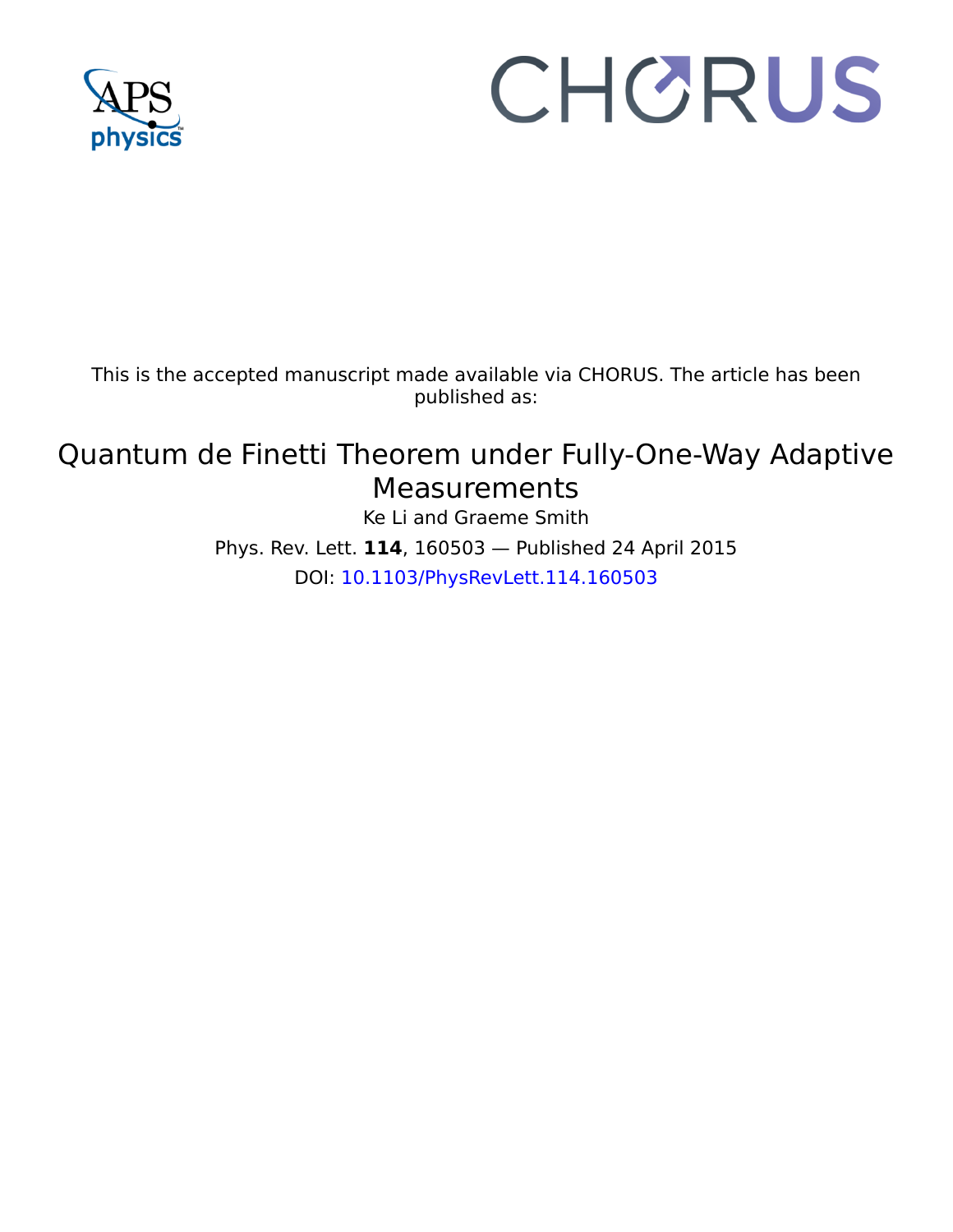## Quantum de Finetti theorem under fully one-way adaptive measurements

Ke Li<sup>1, 2, \*</sup> and Graeme Smith<sup>1, †</sup>

<sup>1</sup>IBM TJ Watson Research Center, Yorktown Heights, NY 10598, USA

 $^2$ Center for Theoretic Physics, Massachusetts Institute of Technology, Cambridge, MA 02139, USA

We prove a version of the quantum de Finetti theorem: permutation-invariant quantum states are well approximated as a probabilistic mixture of multi-fold product states. The approximation is measured by distinguishability under fully one-way LOCC (local operations and classical communication) measurements. Our result strengthens Brand˜ao and Harrow's de Finetti theorem where a kind of partially one-way LOCC measurements was used for measuring the approximation, with essentially the same error bound. As main applications, we show (i) a quasipolynomial-time algorithm which detects multipartite entanglement with amount larger than an arbitrarily small constant (measured with a variant of the relative entropy of entanglement), and (ii) a proof that in quantum Merlin-Arthur proof systems, polynomially many provers are not more powerful than a single prover when the verifier is restricted to one-way LOCC operations.

Consider random variables  $X_1, ..., X_n$  representing the color of a sequence of balls drawn without replacement from a bag of 100 red balls and 100 blue balls. These variables are not independent, since the probability of withdrawing a red ball on the kth withdrawl depends on the number of balls of each color remaining. They are, however, *exchangeable*: the probability of removing a particular sequence of balls  $(x_1, ..., x_n)$  is equal to the probability of removing any reordering of that sequence  $(x_{\pi(1)},...,x_{\pi(n)})$  for permuatation  $\pi$ . Remarkably, the de Finetti theorem tells us that any such exchangeable random variables can be represented by independent and identically distributed ones [1, 2], yeilding a profound result in probability theory and a powerful tool in statistics.

A series of works have established analogues of this theorem in the quantum domain [3–10], where a classical probability distribution is replaced by a quantum state and the situation is more complicated and interesting, due to entanglement and the existence of many different ways to distinguish states of multipartite systems. These quantum de Finetti theorems are appealing not only due to their own elegance on the characterization of symmetric states, but also because of the successful applications in many-body physics [5, 11, 12], quantum information [9, 13, 14], and computational complexity theory [10, 15, 16].

More precisely, a quantum de Finetti theorem concerns the structure of a *symmetric* state  $\rho_{A_1...A_n}$  that is invariant under any permutations over the subsystems [17]. It tells how the reduced state  $\rho_{A_1...A_k}$  on a smaller number  $k < n$  of subsystems could be approximated by a mixture of k-fold product states, namely, *de Finetti states* of the form  $\int \sigma^{\otimes k} d\mu(\sigma)$ . Here  $\mu$  is a probability measure over density matrices. Using the conventional distance measure, trace norm, Ref. [8] proved a standard de Finetti theorem with an essentially optimal error bound  $2|A|^2k/n$  for the approximation (|A| denotes the dimension of the subsystems). However, in many situations this bound is too large to be applicable. Luckily it is possible to circumvent this obstruction. For example, Renner's



FIG. 1: Parallel vs. fully one-way LOCC. (a)  $\text{LOCC}_1^{\parallel}$ : Parallel one-way LOCC measurements used in [10]. Here the first  $k-1$  parties make measurements in parallel and report their outcomes to the kth, who then makes a measurement that depends on the messages he receives. (b)  $\text{LOCC}_1$ : Fully oneway LOCC measurements. We adopt a more complete generalization of one-way LOCC: all the parties measure their own systems sequentially, but in a fully adaptive way where each party chooses his own measurement setting depending on the outcomes of all the previous measurements performed by the other parties.

exponential de Finetti theorem employs the "almost de Finetti states" and has an error bound that decreases exponentially in  $n - k$  [9], being very useful in dealing with cryptography or information theory problems [9, 13, 14].

In a beautiful work [10] Brandão and Harrow recently proved an LOCC (local operations and classical communication) de Finetti theorem, generalizing a similar result for the case  $k = 2$  [16]. Both [10] and [16] have overcome the limitation of the standard de Finetti theorem regarding the dimension dependence. The basic idea is to relax the measure of approximation by employing a kind of one-way LOCC norm. This gives an error bound  $\sqrt{\frac{2k^2 \ln |A|}{n-k}}$  [18], scaling polynomially in ln |A| instead of polynomially in  $|A|$  as in earlier de Finetti results, which is crucial to the complexity-theoretic applications.

While [10] showed approximation in the *parallel* oneway LOCC norm associated with the measurement class  $\mathsf{LOCC}_1^{\parallel}$ , here we prove a de Finetti theorem where the approximation is measured with the *fully* one-way LOCC norm (or relative entropy) associated with  $LOCC<sub>1</sub>$  (cf. Fig. 1). The error bound remains essentially the same as that of [10]. This improves Brandão and Harrow's LOCC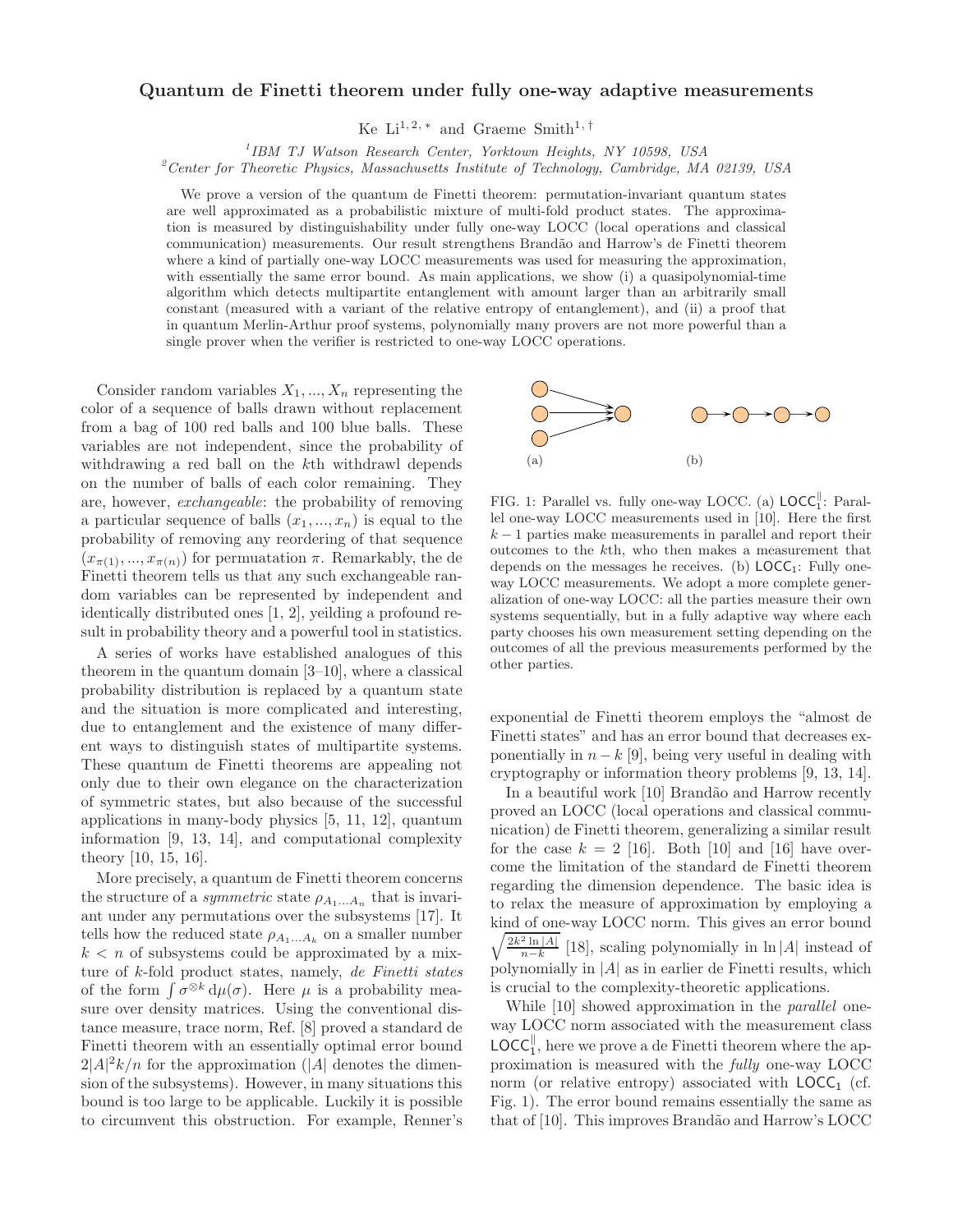de Finetti theorem considerably: it is conceptually more complete and when applied to the problems considered in [10, 16, 19] gives new and improved results. For entanglement detection, a central problem in quantum information theory and experiment, we present strong guarantees for the effectiveness of the well-known heirarchy of entanglement tests of [20]. We also consider the power of multiple-prover quantum Merlin Arthur games, which bears directly on the problems of pure-state vs mixedstate N-representability [21] as well as the entanglement properties of sparse hamiltonian's ground states [22].

Operational norms as distance measures. We identify every positive operator-valued measure  $\{M_x\}_x$ with a measurement operation  $\mathcal{M}$ : for any state  $\omega$ ,  $\mathcal{M}(\omega) := \sum_x |x\rangle\langle x| \operatorname{Tr}(\omega M_x)$  with  $\{|x\rangle\}_x$  an orthonormal basis. For simplicity we call them both quantum measurement. Given a class of measurements M, the operational norm is defined as [23]

$$
\|\rho - \sigma\|_{\mathsf{M}} = \max_{\mathcal{M} \in \mathsf{M}} \|\mathcal{M}(\rho) - \mathcal{M}(\sigma)\|_1.
$$

It measures the distinguishability of two quantum states under restricted classes of measurements. We will be particularly interested in  $\|\cdot\|_{\mathsf{LOCC}_1}$  and  $\|\cdot\|_{\mathsf{LOCC}_1^{\parallel}}$ . In fact, these two norms can differ substantially: using a recent result obtained in  $[24]$ , we can show for all d there are constant C and  $d \times d \times 2$  states  $\rho_{ABC}$  and  $\sigma_{ABC}$  such that  $\|\rho_{ABC} - \sigma_{ABC}\|_{\text{LOCC}_1} = 2 \text{ but } \|\rho_{ABC} - \sigma_{ABC}\|_{\text{LOCC}_1^{\text{II}}} \leq$  $C/\sqrt{d}$  (see the Supplemental Material [25]).

Improved LOCC de Finetti theorem. Our main result is the following Theorem 1. Besides the improvement with the fully one-way LOCC norm, for the first time we employ relative entropy  $D(\rho||\sigma) = \text{Tr} \rho(\log \rho - \log \sigma)$ to measure the approximation, defining  $D_{\text{LOCC}_1}(\rho||\sigma) :=$  $\max_{\Lambda \in \text{LOCC}_1} D(\Lambda(\rho) || \Lambda(\sigma)).$ 

In the proof, we will use information-theoretic methods similar to [10], along with some new ideas. In particular, Lemma 2 presented below is a crucial technical tool, which may be of independent interest. We employ and manipulate entropic quantities to derive the final result: apart from relative entropy, the mutual information of a state  $\omega_{AB}$  is defined as  $I(A;B) := D(\omega_{AB}||\omega_A \otimes \omega_B),$ and the conditional mutual information of a state  $\omega_{ABC}$ is defined as  $I(A;B|C) := I(A;BC) - I(A;C)$ .

**Theorem 1** Let  $\rho_{A_1...A_n}$  be a permutation-invariant *state on*  $\mathcal{H}_A^{\otimes n}$ . Then for integer  $0 \leq k \leq n$  there ex*ists a probability measure* µ *on density matrices on* H<sup>A</sup> *such that*

$$
D_{\mathsf{LOCC}_1}\left(\rho_{A_1...A_k}\Big|\Big| \int \sigma^{\otimes k} \, \mathrm{d}\mu(\sigma)\right) \le \frac{(k-1)^2 \log |A|}{n-k}, \tag{1}
$$

$$
\left\|\rho_{A_1...A_k} - \int \sigma^{\otimes k} \, \mathrm{d}\mu(\sigma) \right\|_{\text{LOCC}_1} \leq \sqrt{\frac{2(k-1)^2 \ln |A|}{n-k}}. \tag{2}
$$

**Proof.** Eq.  $(2)$  follows from Eq.  $(1)$  immediately by using the Pinsker's inequality [26],  $D(\rho||\sigma) \ge \frac{1}{2 \ln 2} ||\rho - \sigma||_1^2$ . So it suffices to prove Eq. (1).

Group the  $n$  subsystems as shown in Fig. 2: except for one subsystem, the others are divided into groups of  $k-1$  subsystems each (we discard the possibly remaining qubits, of which there will be fewer than  $k - 1$ ). So, we have  $m = \lfloor \frac{n-1}{k-1} \rfloor \ge \frac{n-k}{k-1}$  groups. Label the groups as bigger subsystems  $B_1, B_2, \ldots, B_m$  and the isolated system as A. Let the  $k-1$  subsystems in  $B_1$  be  $A_1, A_2, \ldots, A_{k-1}$ and the system A is also identified with  $A_k$ .



FIG. 2: Grouping and relabeling the *n* subsystems.

Obviously the total state is invariant under permutations over  $B_1, B_2, \ldots, B_m$ . So Lemma 3 applies. Thus there exists a measurement  $Q^* : B_2 ... B_m \to X$ , such that for any measurement  $\mathcal{P}: B_1 \to Y$  we have

$$
I(A;Y|X) \le \frac{\log|A|}{m} \le \frac{(k-1)\log|A|}{n-k}.\tag{3}
$$

 $\mathcal{Q}^*$  effectively decomposes the state on  $AB_1$  into an ensemble. Specifically, we have  $\rho_{AB_1} = \sum_x p_x \rho_{A_1...A_k}^x$ , where  $p_x$  is the probability of obtaining the measurement outcome x and  $\rho_{A_1...A_k}^x$  is the resulting state on  $A_1...A_k$ . Note that since  $\rho_{A_1...A_n}$  is permutation-invariant, the post-measurement states  $\rho_{A_1...A_k}^x$  are also permutationinvariant. Now we rewrite Eq.  $(3)$  in terms of the relative entropy: for any measurement  $\mathcal P$  on  $A_1 \dots A_{k-1}$ ,

$$
\sum_{x} p_x D\left(\mathcal{P}\otimes \mathrm{id}^{A_k}(\rho_{A_1...A_k}^x) \middle\| \mathcal{P}(\rho_{A_1...A_{(k-1)}}^x) \otimes \rho_{A_k}^x\right)
$$
  

$$
\leq \frac{(k-1)\log |A|}{n-k}.
$$
 (4)

Pick a one-way LOCC measurement  $\Lambda^k$  acting on systems  $A_1, \ldots, A_k$  and denote its reduced measurement on the first  $\ell$  systems as  $\Lambda^{\ell}$ . Now we apply Lemma 2 to each state  $\rho_{A_1...A_k}^x$  and get

$$
D\left(\Lambda^k(\rho_{A_1...A_k}^x)\middle\|\Lambda^k(\rho_{A_1}^x\otimes\ldots\otimes\rho_{A_k}^x)\right) \tag{5}
$$

$$
\leq \sum_{\ell=2}^k D\left(\Lambda^{\ell-1} \otimes \mathrm{id}(\rho^x_{A_1\ldots A_\ell}) \middle\|\Lambda^{\ell-1}(\rho^x_{A_1\ldots A_{(\ell-1)}}) \otimes \rho^x_{A_\ell}\right) \leq (k-1)D\left(\Lambda^{k-1} \otimes \mathrm{id}(\rho^x_{A_1\ldots A_k}) \middle\|\Lambda^{k-1}(\rho^x_{A_1\ldots A_{(k-1)}}) \otimes \rho^x_{A_k}\right),
$$

where for the first inequality we have also applied the monotonicity of relative entropy [27] and for the second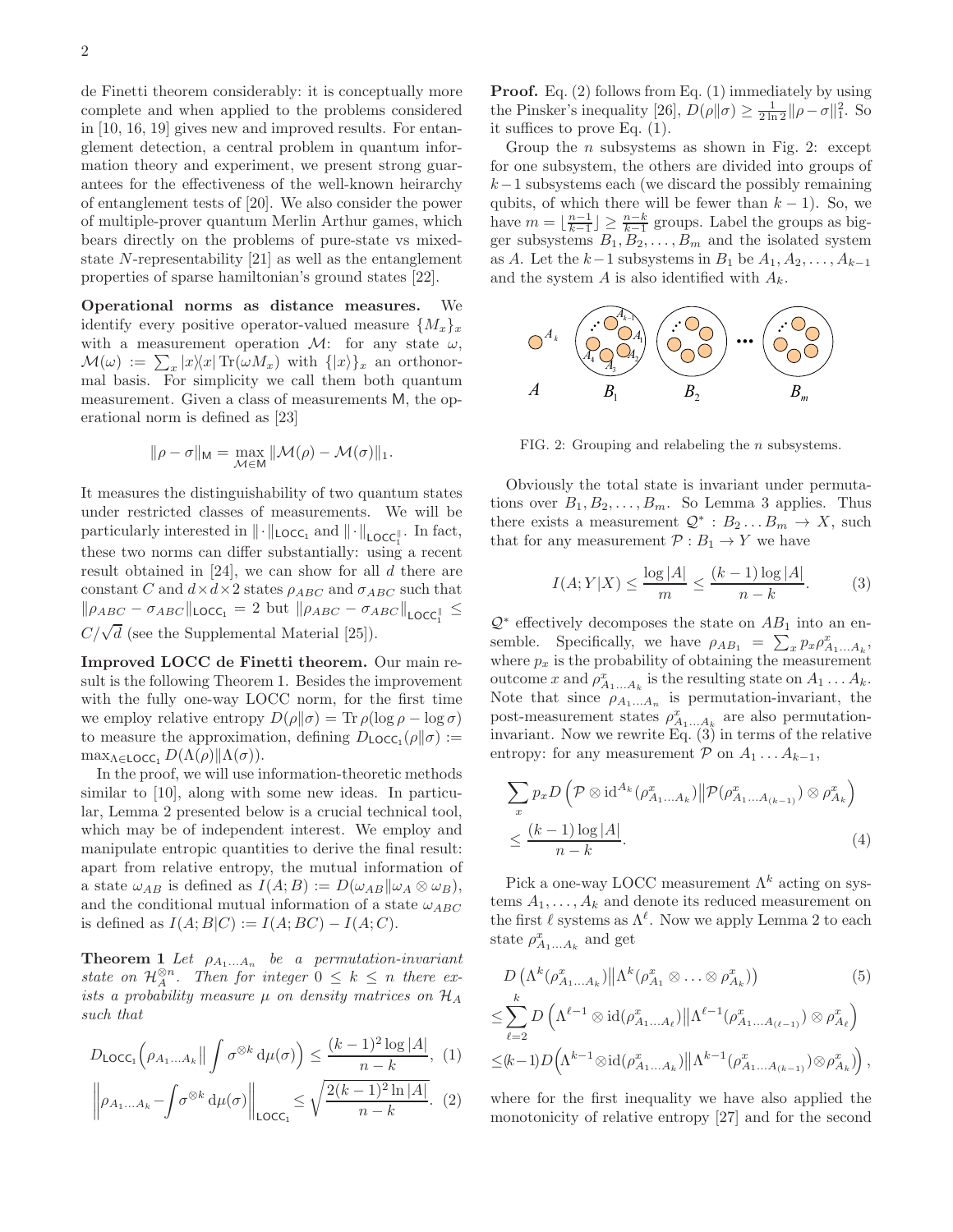inequality we used the monotonicity of relative entropy again as well as the symmetry of the state  $\rho_{A_1...A_k}^x.$  Combining Eq.  $(4)$  and Eq.  $(5)$  we arrive at

$$
D\left(\Lambda^k(\rho_{A_1...A_k})\middle\| \Lambda^k(\sum_x p_x \rho_{A_1}^x \otimes \ldots \otimes \rho_{A_k}^x)\right)
$$
  
\n
$$
\leq \sum_x p_x D\left(\Lambda^k(\rho_{A_1...A_k}^x)\middle\| \Lambda^k(\rho_{A_1}^x \otimes \ldots \otimes \rho_{A_k}^x)\right) \qquad (6)
$$
  
\n
$$
\leq \frac{(k-1)^2 \log |A|}{n-k},
$$

where the first inequality is due to the joint convexity of relative entropy. At this point we are able to conclude Eq. (1) from Eq. (6), noticing that  $\Lambda^k \in \text{LOCC}_1$  is picked arbitrarily and  $\sum_x p_x \rho_{A_1}^x \otimes \ldots \otimes \rho_{A_k}^x$  is a de Finetti state of the form  $\sum_{x} p_x(\rho_A^x)^{\otimes k}$  due to the symmetry of  $\rho_{A_1...A_k}^x$ . ⊓⊔

Lemma 2 *Let* Λ k *be a fully one-way LOCC measure*ment on quantum systems  $A_1, \ldots, A_k$ . Denote its re*duced measurement corresponding to the first* ℓ *steps on*  $A_1, \ldots, A_\ell$  as  $\Lambda^\ell$ . Then for any state  $\rho_{A_1...A_k}$  we have

$$
D\left(\Lambda^k(\rho_{A_1...A_k})\|\Lambda^k(\rho_{A_1}\otimes\ldots\otimes\rho_{A_k})\right)
$$
  
=
$$
\sum_{\ell=2}^k D\left(\Lambda^{\ell}(\rho_{A_1...A_{\ell}})\|\Lambda^{\ell}(\rho_{A_1...A_{(\ell-1)}}\otimes\rho_{A_{\ell}})\right).
$$

Proof. It suffices to show

$$
D\left(\Lambda^k(\rho_{A_1...A_k})\|\Lambda^k(\rho_{A_1}\otimes\ldots\otimes\rho_{A_k})\right)
$$
  
=
$$
D\left(\Lambda^{k-1}(\rho_{A_1...A_{k-1}})\|\Lambda^{k-1}(\rho_{A_1}\otimes\ldots\otimes\rho_{A_{k-1}})\right)
$$
 (7)  
+
$$
D\left(\Lambda^k(\rho_{A_1...A_k})\|\Lambda^k(\rho_{A_1...A_{k-1}}\otimes\rho_{A_k})\right),
$$

because applying this relation recursively allows us to obtain the equation claimed in Lemma 2. Write  $\Lambda^{k-1}(\rho_{A_1...A_{k-1}}) = \sum_x p_x |x\rangle\langle x|$  and  $\Lambda^{k-1}(\rho_{A_1} \otimes ... \otimes$  $(\rho_{A_{k-1}}) = \sum_{x_i} q_x |x\rangle\langle x|$ . Let  $\Lambda^k$  be realized as follows. We first apply  $\bar{\Lambda}^{k-1}$  on  $A_1, \ldots, A_{k-1}$ . Then depending on the measurement outcome  $x$  we apply a measurement  $\mathcal{M}_x$  on  $A_k$ . Thus we can write

$$
\Lambda^k(\rho_{A_1...A_k}) = \sum_x p_x |x\rangle\langle x| \otimes \mathcal{M}_x(\rho_{A_k}^x),
$$
  

$$
\Lambda^k(\rho_{A_1...A_{k-1}} \otimes \rho_{A_k}) = \sum_x p_x |x\rangle\langle x| \otimes \mathcal{M}_x(\rho_{A_k}),
$$
  

$$
\Lambda^k(\rho_{A_1} \otimes \ldots \otimes \rho_{A_k}) = \sum_x q_x |x\rangle\langle x| \otimes \mathcal{M}_x(\rho_{A_k}),
$$

where  $\rho_{A_k}^x$  is the state of  $A_k$  when  $\Lambda^{k-1}$  is applied on  $\rho_{A_1...A_k}$  and outcome x is obtained. With these, we can confirm by direct computation that

$$
D\left(\Lambda^k(\rho_{A_1...A_k})\|\Lambda^k(\rho_{A_1}\otimes\ldots\otimes\rho_{A_k})\right)
$$
  
=
$$
D\left(\Lambda^{k-1}(\rho_{A_1...A_{k-1}})\|\Lambda^{k-1}(\rho_{A_1}\otimes\ldots\otimes\rho_{A_{k-1}})\right)
$$
  
+
$$
\sum_x p_x D\left(\mathcal{M}_x(\rho_{A_k}^x)\|\mathcal{M}_x(\rho_{A_k})\right)
$$
 (8)

and

$$
D\left(\Lambda^k(\rho_{A_1...A_k})\|\Lambda^k(\rho_{A_1...A_{k-1}}\otimes\rho_{A_k})\right)
$$
  
= 
$$
\sum_x p_x D\left(\mathcal{M}_x(\rho_{A_k}^x)\|\mathcal{M}_x(\rho_{A_k})\right).
$$
 (9)

Eq.  $(8)$  and Eq.  $(9)$  together lead to Eq.  $(7)$  and this concludes the proof.

*Remark.* The quantity  $D(\rho_{A_1...A_k}||\rho_{A_1} \otimes ... \otimes \rho_{A_k})$  is sometimes denoted as  $I(A_1; A_2; \ldots; A_k)$ <sub>*ρ*</sub> and called the multipartite mutual information. It is easy to see that  $I(A_1; \ldots; A_k) = I(A_1 \ldots A_\ell; A_{\ell+1} \ldots A_k) +$  $I(A_1; \ldots; A_\ell) + I(A_{\ell+1}; \ldots; A_k)$ . Using this repeatedly we can write the multipartite mutual information as a sum of bipartite mutual information quantities. This decomposition can be done in many different ways depending on how we split the subsystems. Lemma 2 is a similar result. However, with the one-way LOCC measurement  $\Lambda^k$ , the decomposition only works for our special choice of splitting.

The following lemma, a statement of the monogamy of entanglement, is adapted from [10]. For completeness we give a proof in the Supplemental Material [25].

**Lemma 3** Let  $\rho_{AB_1...B_m}$  be a state that is invariant un $der$  any permutation over  $B_1, B_2, \ldots, B_m$ . Let  $\mathcal{P}^{B_1 \rightarrow Y}$ *and*  $Q^{B_2...B_m\to X}$  *be measurement operations performed on systems*  $B_1$  *and*  $B_2 \ldots B_m$ *, respectively. We have* 

$$
\min_{\mathcal{Q}} \max_{\mathcal{P}} I(A;Y|X)_{\mathrm{id}^A \otimes \mathcal{P} \otimes \mathcal{Q}(\rho_{AB_1...B_m})} \le \frac{\log |A|}{m}.
$$

Applications. Using Theorem 1, we obtain a couple of interesting results as follows. The technical proofs are given in the Supplemental Material [25].

*Detecting multipartite entanglement.* Deciding whether a density matrix is entangled or separable is one of the most basic problem in quantum information theory [28]. Despite the existence of many entanglement criteria, up to date the only complete ones that detect all entangled states are infinite hierarchies [28]. Among them searching for symmetric extensions is probably the most useful [20]. This is exactly the scenario where quantum de Finetti theorems could be expected to be useful.

We consider the situation where a small error  $\epsilon$  is permitted, meaning that we must detect all the entangled states except for those very weak ones that are  $\epsilon$ -close to separable (at the same time all the separable states should be detected correctly). This is equivalently formulated as the Weak Membership Problem for separability: given a state  $\rho_{A_1 A_2 ... A_k}$  that is either separable or  $\epsilon$ -away from any separable state, we want to decide which is the case. It has been shown that this problem is NP-hard when  $\epsilon$  is of the order no larger than inverse polynomial of local dimensions (in trace norm) [29–31]. Surprisingly, Brandão, Christandl and Yard found a quasipolynomialtime algorithm for constant  $\epsilon$  in one-way LOCC norm for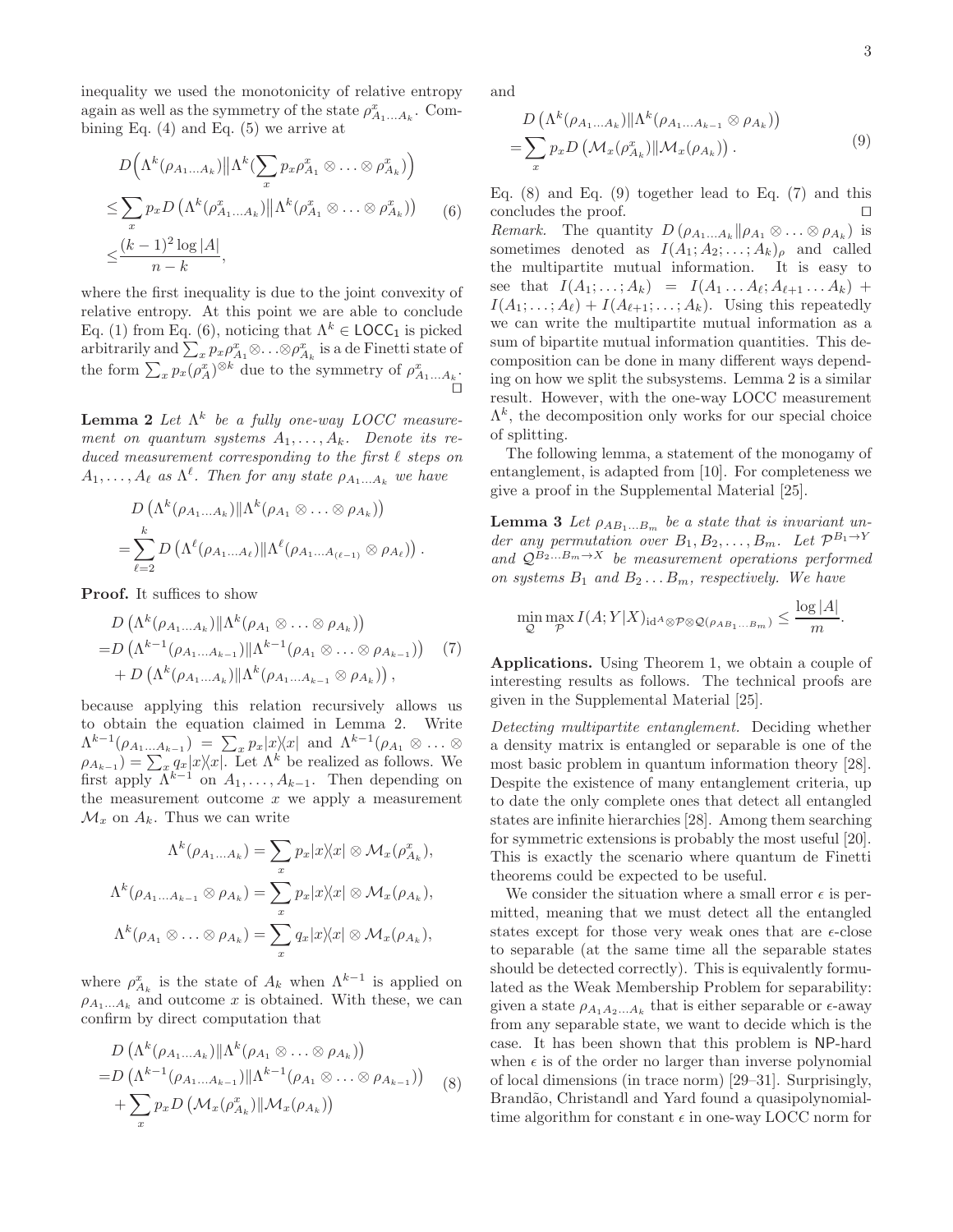bipartite states [16]. This algorithm was generalized to multipartite states in [19], then in [10] using a stronger method. These algorithms are all based on the searching for symmetric extensions of [20]. Along these lines, we present the following result, which is obtained by applying Theorem 1 to bound the distance between properly extendible states and separable states.

Corollary 4 *Testing multipartite entanglement of a state*  $\rho_{A_1A_2...A_k}$  *with constant error*  $\epsilon$  *can be done via searching for symmetric extensions in time*

$$
\exp\left(c\left(\sum_{i=1}^k \log |A_i|\right)^2 k^2 f(\epsilon)\right),\tag{10}
$$

where  $f(\epsilon) = \epsilon^{-2}$  *if the error is measured by the norm*  $\|\cdot\|_{\text{LOCC}_1}$  and  $f(\epsilon) = \epsilon^{-1}$  *if it is measured by the relative*  $entropy\ D_{\text{LOCC}_1}.$ 

The algorithm in [19] using  $\text{LOCC}_1$ -norm behaves exponentially slower than ours with respect to the number of particles  $k$ , while the algorithm of [10] has the same runtime as ours but works only for  $\text{LOCC}_1^{\parallel}$ -norm rather than our  $\text{LOCC}_1$ -norm approximation. Thus our result has bridged the gap between these two works. Furthermore, here for the first time we catch the importance of the *amount of entanglement* in this problem. The quantity  $E_r^{\text{LOCC}_1}(\rho) := \min\{D_{\text{LOCC}_1}(\rho||\sigma) : \sigma \text{ being separable}\},\$ introduced in [32], is asymptotically normalized since  $E_r^{\text{LOCC}_1}(\Phi_d) = \log(d+1) - 1$  for maximally entangled state  $\Phi_d$  of local dimension d [33]. Corollary 4 shows that, detecting all the k-partite entangled states  $\rho$  such that  $E_r^{\text{LOCC}_1}(\rho) \geq \epsilon$  can be done in quasi-polynomial time in local dimensions. This is a stronger statement than using  $\text{LOCC}_1$ -norm as the error measure. We point out that for the bipartite case this result can also be obtained by combining the algorithm of [16] with the "commensurate lower bound" for squashed entanglement of [33].

*QMA proof system with multiple proofs.* QMA, the quantum analogue of the complexity class NP, is the set of decision problems whose solutions can be efficiently verified on a quantum computer, provided with a polynomialsize quantum proof [34]. In recent years there have been significant advances on the structure of QMA systems, where multiple *unentangled* proofs and possibly locally restricted measurements in the verification were considered [10, 16, 35–37]. It has been proven that many natural problems in quantum physics are characterized by QMA proof systems (see, e.g., [21, 22, 38, 39]).

To solve a problem, the verifier performs a quantum algorithm on the input  $x \in \{0,1\}^n$  along with the quantum proofs. The algorithm then returns "yes" or "no" as the answer to the instance  $x$ . This procedure of verification can be effectively described as a set of two-outcome measurements  $\{(M_x, 1 - M_x)\}_x$  on the proofs. In the definition below, a problem is formally identified with a "language".

**Definition 5** *A* language *L* is in  $QMA^M(k)_{m,c,s}$  if *there exists a polynomial-time implementable verification*  $\{(M_x, 1\!\!1 - M_x)\}_x$  with each measurement from the class M *such that*

- *Completeness: If* x ∈ L*, there exist* k *states as proofs*  $\omega_1, \ldots, \omega_k$ *, each of size* m *qubits, such that*  $\text{Tr} \left( M_x(\omega_1 \otimes \ldots \otimes \omega_k) \right) \geq c.$
- *Soundness:* If  $x \notin L$ *, then for any*  $\omega_1, \ldots, \omega_k$ *,*  $\text{Tr} (M_x(\omega_1 \otimes \ldots \otimes \omega_k)) \leq s.$

We are also interested in QMA systems with multiple symmetric proofs.  $SymQMA^{M}(k)_{m,c,s}$  is defined in a similar way but here we replace independent proofs  $\omega_1, \ldots, \omega_k$  with identical ones  $\omega^{\otimes k}$  in both completeness and soundness parts. As a convention, we set M to be ALL (the class of all measurements),  $m = poly(n), k = 1$ ,  $c = 2/3$  and  $s = 1/3$  as defaults [41]. We can now state our application of Theorem 1 to these complexity classes.

Corollary 6 *We have*

$$
QMA = QMA^{LOCC_1}(poly) = SymQMA^{LOCC_1}(poly). \quad (11)
$$

*In particular,*

$$
\mathsf{SymQMA}^{\mathsf{LOCC}_1}(k)_{m,c,s} \subseteq \mathsf{QMA}_{0.6m^2k^2\epsilon^{-2},c,s+\epsilon},\quad(12)
$$

$$
\mathsf{QMA}^{\mathsf{LOCC}_1}(k)_{m,c,s} \subseteq \mathsf{QMA}_{0.6m^2k^4\epsilon^{-2},c,s+\epsilon}
$$
 (13)

In words, Eq. (11) shows that polynomially many provers are not more powerful than a single one when the verifier is restricted to one-way LOCC measurements. This generalizes the result obtained in [16] that  $QMA = QMA^{\text{LOCC}_1}(k)$  for constant k. It is also a generalization of the results in [10, 42] which prove the reduction of  $QMA^{LO}(k)$  to  $QMA$  (LO denotes local measurements).

Arguably the biggest open question in the study of  $QMA$  proof systems is whether  $QMA = QMA(2)$  (note that Harrow and Montanaro have proved that  $\mathsf{QMA}(2)$  =  $\mathsf{QMA}(k)$  for any polynomial  $k > 2$  [37]). On the one hand, there are natural problems from quantum physics that are in  $\mathsf{QMA}(2)$  but not obviously in  $\mathsf{QMA}\left[21, 22, 39\right]$ . On the other hand, Harrow and Montanaro showed that if the first equality in Eq. (11) holds for a kind of separable measurements (even only for the case of two proofs), then  $QMA = QMA(2)$ . Our result here, although does not touch this open question directly, is a step towards a larger measurement class compared to [10] and we hope it will stimulate future progress in solving this open question.

*Polynomial optimization over hyperspheres.* Theorem 1 also gives some improved results on the usefulness of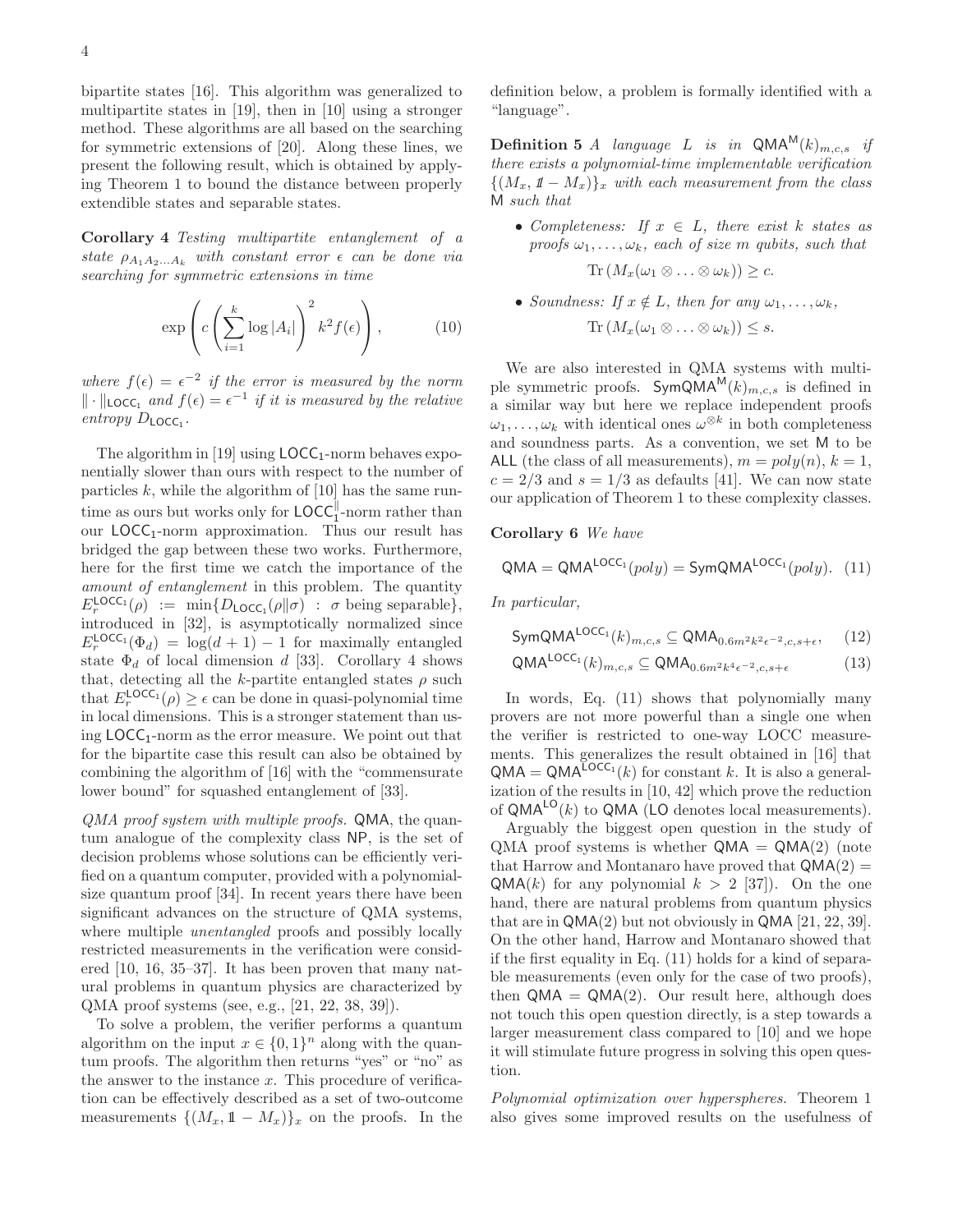a general SDP relaxation method, called the Sum-of-Squares (SOS) hierarchy [43, 44], for polynomial optimization over hyperspheres (see, e.g., [10, 45]). The relevance in physics is that pure states of a quantum system form exactly a hypersphere and hence some computational problems in quantum physics are indeed to optimize a polynomial over hyperspheres. See the Supplemental Material [25] for details.

Discussions. The advantage of our method, inherited from [10], is that it tells us more information than that of [16, 33] about the valid de Finetti (separable) state that approximates the symmetric (extendible) state. As a result, we obtain a huge improvement over [19] on the particle-number dependence, and we are able to strengthen the relation  $\overline{QMA} = \overline{QMA}^{LOCC_1}(k)$  from the constant  $k$  of [16] to polynomial  $k$ . We hope that the de Finetti theorem presented in this letter will find more applications in the future.

We ask whether Theorem 1 can be further improved, to work for two-way LOCC or even separable measurements. This would accordingly give stronger applications, and possibly, solve the QMA vs QMA(2) puzzle due to the result of [37]. Another open question is, in Theorem 1, for a state supported on the symmetric subspace (aka Bose-symmetric state), whether its reduced states have pure-state approximations of the form  $\int \varphi^{\otimes k} d\mu(\varphi)$ with  $\varphi$  *pure*. We notice that this is indeed the case for the de Finetti theorem of [8] and a similar statement holds for [9]. However, our method, as well as that of [10] seems to require that the state  $\varphi$  must be generally mixed.

Acknowledgements. KL is supported by NSF Grant CCF-1110941 and CCF-1111382. GS acknowledges NSF Grant CCF-1110941. We thank Charles Bennett, Fernando Brand˜ao, Aram Harrow and John Smolin for interesting discussions, and the anonymous referees for helping improve the manuscript.

<sup>∗</sup> Electronic address: carl.ke.lee@gmail.com

- † Electronic address: gsbsmith@gmail.com
- [1] B. de Finetti, Ann. Inst. H. Poincare 7, 1 (1937).
- [2] P. Diaconis and D. Freedman, The Annals of Probability 8, 745 (1980).
- [3] E. Størmer, J. Funct. Anal. 3, 48 (1969).
- [4] R. L. Hudson and G. R. Moody, Z. Wahrsch. Verw. Geb. 33, 343 (1976).
- [5] G. A. Raggio and R. F. Werner, Helv. Phys. Acta 62, 980 (1989).
- [6] C. M. Caves, C. A. Fuchs and R. Schack, J. Math. Phys. 43, 4537 (2002).
- [7] R. König and R. Renner, J. Math. Phys. 46, 122108  $(2005).$
- [8] M. Christandl, R. König, G. Mitchison and R. Renner, Commun. Math. Phys. 273, 473 (2007).
- [9] R. Renner, PhD thesis, ETHZ, Zurich (2005), arXiv:quant-ph/0512258; Nature Phys. 3, 645 (2007).
- [10] F. G. S. L. Brandão and A. W. Harrow, in Proc. of the 45th ACM Symposium on theory of computing (STOC 2013), pp. 861-870 (2013), arXiv:1210.6367.
- [11] M. Fannes and C. Vandenplas, J. Phys. A 39, 13843 (2006).
- [12] M. Lewin, P. T. Nam and N. Rougerie, arXiv:1303.0981.
- [13] F. G. S. L. Brandão and M. B. Plenio, Comm. Math. Phys. 295, 791 (2010).
- [14] M. Christandl and R. Renner, Phys. Rev. Lett. **109**, 120403 (2012).
- [15] S. Beigi, P. Shor and J. Watrous, Theory of Computing 7, 101 (2011).
- [16] F. G. S. L. Brandão, M. Christandl and J. Yard, Comm. Math. Phys. 306,805 (2011); Proc. of the 43rd ACM Symposium on theory of computing (STOC 2011), pp. 343–352 (2011); arXiv:1010.1750.
- [17] The exchange of two systems  $A_i$  and  $A_j$  causes a unitary transformation  $U_{ij}|\phi_{A_i}\rangle|\phi_{A_j}\rangle = |\phi_{A_i}\rangle|\phi_{A_j}\rangle$  on their state. We say  $\rho_{A_1...A_n}$  is permutation-invariant if  $U_{ij} \rho_{A_1...A_n} U_{ij}^{\dagger} = \rho_{A_1...A_n}$  for any  $0 < i < j \le n$ .
- [18] In the present paper, ln and log are logarithms with base e and 2, respectively.
- [19] F. G. S. L. Brandão and M. Christandl, Phys. Rev. Lett. 109, 160502 (2012).
- [20] A. C. Doherty, P. A. Parrilo and F. M. Spedalieri, Phys. Rev. Lett. 88, 187904 (2002); Phys. Rev. A 69, 022308 (2004); Phys. Rev. A 71, 032333 (2005).
- [21] Y.-K. Liu, M. Christandl and F. Verstraete, Phys. Rev. Lett. 98, 110503 (2007).
- [22] A. Chailloux and O. Sattath, in Proc. of IEEE 27th Annual Conference on Computational Complexity (CCC), pp 32 – 41 (2012).
- [23] W. Matthews, S. Wehner and A. Winter, Comm. Math. Phys. 291,813 (2009).
- [24] G. Aubrun and C. Lancien, arXiv:1406.1959.
- [25] See the Supplemental Material at [to be inserted] for proofs and technical details.
- [26] C. A. Fuchs and J. van de Graaf, IEEE. Tran. Inf. Theory 45, 1216 (1999).
- [27] G. Lindblad, Comm. Math. Phys. 40, 147 (1975); A. Uhlmann, Comm. Math. Phys. 54, 21 (1977).
- [28] R. Horodecki, P. Horodecki, M. Horodecki and K. Horodecki, Rev. Mod. Phys. 81, 865 (2009).
- [29] L. Gurvits, in Proc. of the 35th ACM Symposium on theory of computing (STOC 2003), pp. 10–19 (2003).
- [30] S. Gharibian, Quantum Inf. Comput. 10, 343 (2010).
- [31] S. Beigi, Quantum Inf. Comput. 10, 141 (2010).
- [32] M. Piani, Phys. Rev. Lett. **103**, 160504 (2009).
- [33] K. Li and A. Winter, Comm. Math. Phys. **326**,63 (2014).
- [34] J. Watrous, in Encyclopedia of Complexity and System Science (Springer, 2009).
- [35] H. Kobayashi, K. Matsumoto and T. Yamakami, In Proc. of the 14th Annual International Symposium on Algorithms and Computation, pp. 189–198 (2003), arXiv:quant-ph/0306051.
- [36] S. Aaronson, R. Impagliazzo, D. Moshkovitz and P. Shor, Theory of Computing 5, 1 (2009).
- [37] A. W. Harrow and A. Montanaro, J. ACM 60 (1), article 3 (2013); earlier version in Proc. of the IEEE 51st Symp. on Found. of Comp. Sci. (FOCS 2010), pp. 633– 642 (2010).
- [38] J. Kempe, A. Kitaev and O. Regev, SIAM J. Comput. 35, 1070 (2006); N. Schuch and F. Verstraete, Nature